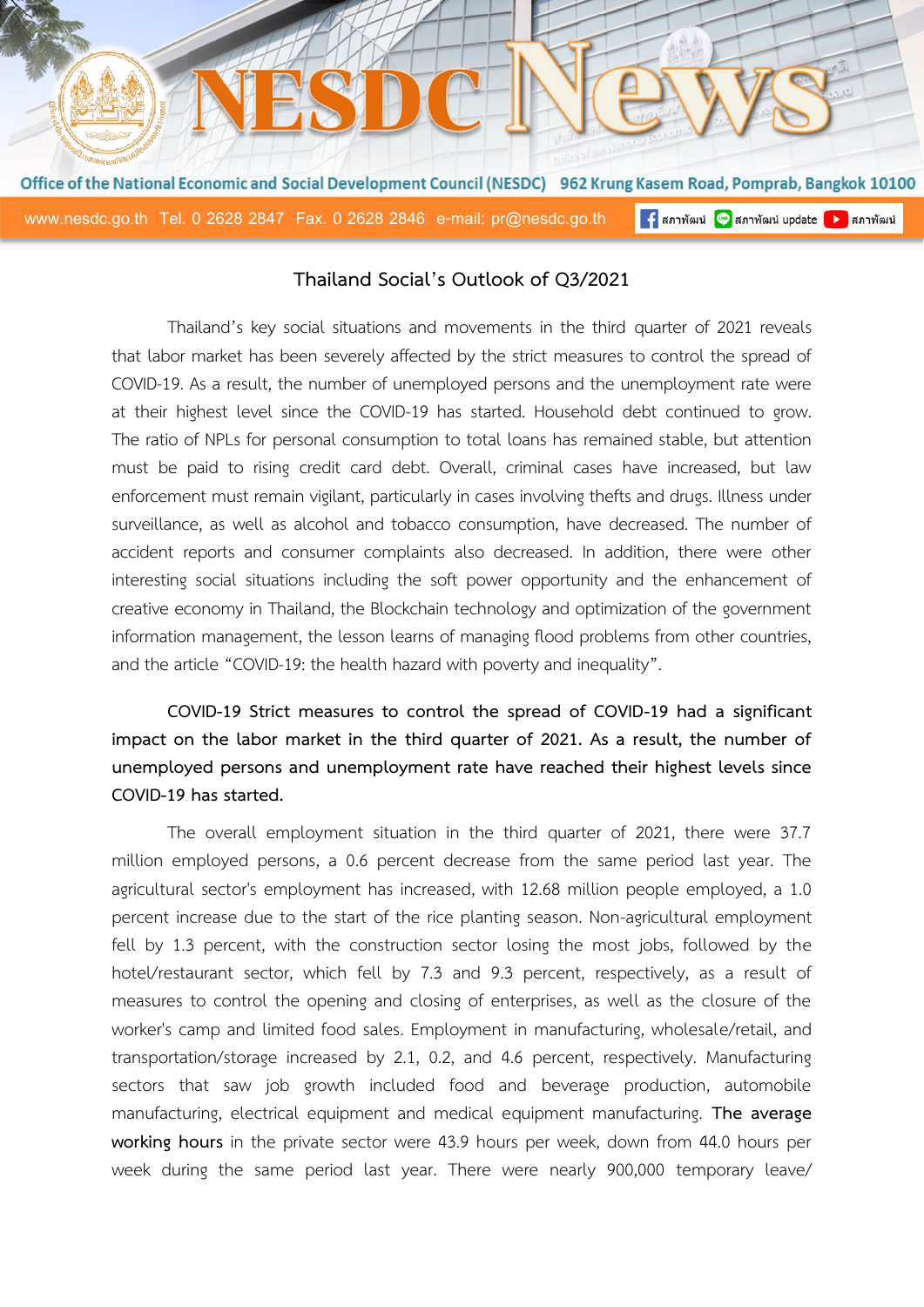temporary unemployed persons (employed persons but were not working during the week that the survey was conducted, such as sick leave, on vacation or a temporary suspension of business), an increase from the same period last year, when there were only 4.7 hundred thousand people. **Unemployment** was at its highest level, with 8.7 hundred thousand unemployed, representing a 2.25 percent unemployment rate, the highest since the COVID-19 outbreak started. The unemployment rate for those with higher education was the highest (3.63 percent), followed by vocational degree holders (3.16 percent). Due to the limited economic expansion, the majority of the unemployed graduated in general fields (business administration and marketing) were likely to be unemployed for a longer period of time. Furthermore, this group of people had similar skills, making it difficult to find work. Meanwhile, the unemployment rate for workers aged 15-19 was 9.74 percent, followed by those aged 20-24 at 8.35 percent. It reflects the impact of COVID-19, which caused employers who had postponed some layoffs to eventually lay off employees because they couldn't bear the burden. There were no positions available for new graduates because affected employers had to wait and see what happened next, causing the recruitment to be halted. In terms of **unemployment in the formal sector**, the proportion of unemployment beneficiaries to insured was 2.47 percent, a decrease from the previous quarter and year, because the government had measures in place to assist entrepreneurs and insurers in the highest control areas during the period of July-August 2021. Instead of terminating employment, the company temporarily suspended its operations due to a force majeure. The number of people who lost their jobs due to force majeure increased to 2.1 hundred thousand in September 2021, up from 0.9 hundred thousand at the end of the previous quarter.

**Issues that need to follow up** include:

1. **The effects of easing epidemic control measures and reopening to foreign tourists on employment in tourism industry and economic recovery.** In October, the coronavirus disease 2019 (COVID-19) management center began to relax lockdown measures in many areas, with the country reopening on November 1, 2021, which would increase employment in the tourism industry. However, the country's reopening requires the following additional measures. 1) The epidemic's control and prevention must be tightened up. 2) Identifying measures to assist small tourism businesses that may not benefit from the country's reopening measures. 3) Facilitating employment for the tourism industry, which may face labor shortages due to workers who were laid off during COVID-19 changing occupations.; and 4) taking other measures concurrently to restore the economy and employment, particularly the projects from the new Loan Royal Decree, but should prioritize projects that create more employment.

2. **The impact of floods on agricultural workers and measures to help farmers.**  Recently, 33 provinces and 225 districts were affected by flooding. The government has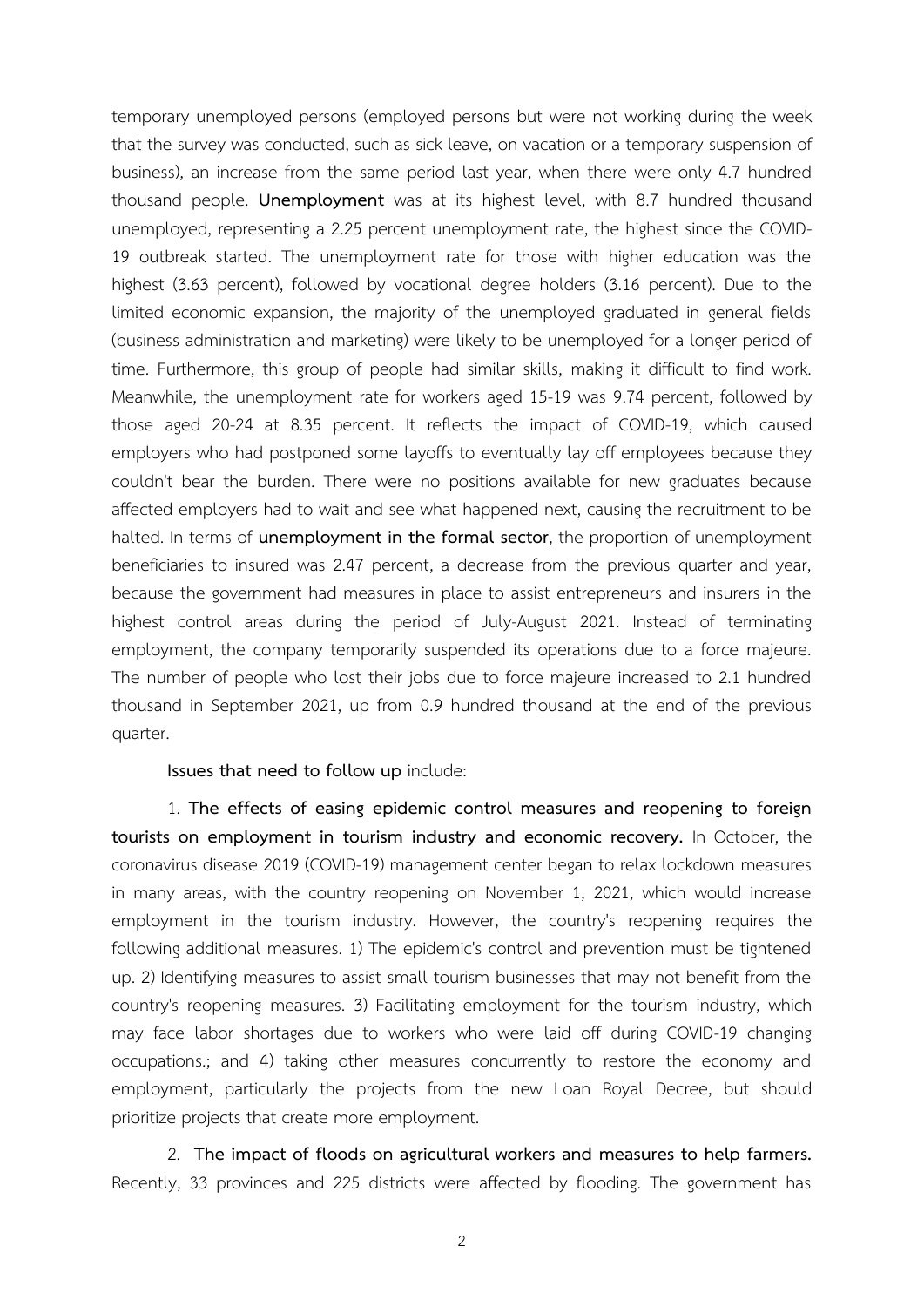already taken preliminary steps to repair agricultural product damage. However, financial assistance may be required to be used to repair houses and as a source of capital for farming. In addition, flash floods occurred in six southern provinces (data as of November 13, 2021). More than 3,246 households were affected and may require assistance in repairing the damage.

3. **The burden of living expenses that may rise as a result of the continuation of high oil prices.** The impact of the Covid-19 has caused the price of many products to rise in the future, affecting the cost of living of the people, particularly those who are temporarily unemployed and not being paid, almost 7.8 hundred thousand individuals, causing this group of workers to face difficulties in their livelihood**.** 

4. **Combating skill loss as a result of prolonged unemployment and skill upgrading for workers.** Workers have been out of work for a longer period of time, and the business also had to adapt. As a result, workers must improve their skills in order to keep up with changes in various forms (work patterns, and technology). In the following stage, the government may encourage workers, particularly the unemployed, to receive training in order to improve their skills.

5. **Encouraging self-employed workers who are registered as insured under Section 40 of the Social Security Office to receive ongoing assistance to become insured.** As a result of the measures put in place to assist informal workers during the previous outbreak, nearly 7 million workers have applied to be insured under Section 40**.**  Thus, it is necessary to expedite public relations and raise awareness in order for workers to understand the benefits of being insured, as well as to find incentive measures to persuade workers remain their insured status.

**Household debt has continued to rise. The household debt-to-GDP ratio, while slightly lower, remained high. In terms of credit quality, it is critical to monitor the rise in credit card NPL.**

Household debt was 14.27 trillion baht in the second quarter of 2021, up 5.0 percent from 4.7 percent in the previous quarter, or 89.3 percent of GDP, down from 90.6 percent in the previous quarter, due to an economy that grew faster than household debt. However, the household debt-to-GDP ratio has remained high in comparison to the period preceding the COVID-19 epidemic. In terms of credit quality, bad credit card debt must be monitored. Although the NPL ratio of consumer loans was 2.92 percent, stable compared to the previous quarter, the NPL ratio of credit card loans accelerated for the second quarter in a row from 3.04 percent. to 3.51 percent. In addition, one in every three debtors who have credit card debt problems, are under the age of 35.

**Household debt tended to rise.** This was caused by 1) The economic situation, which is still unable to expand at a normal rate; although the Thai economy expanded in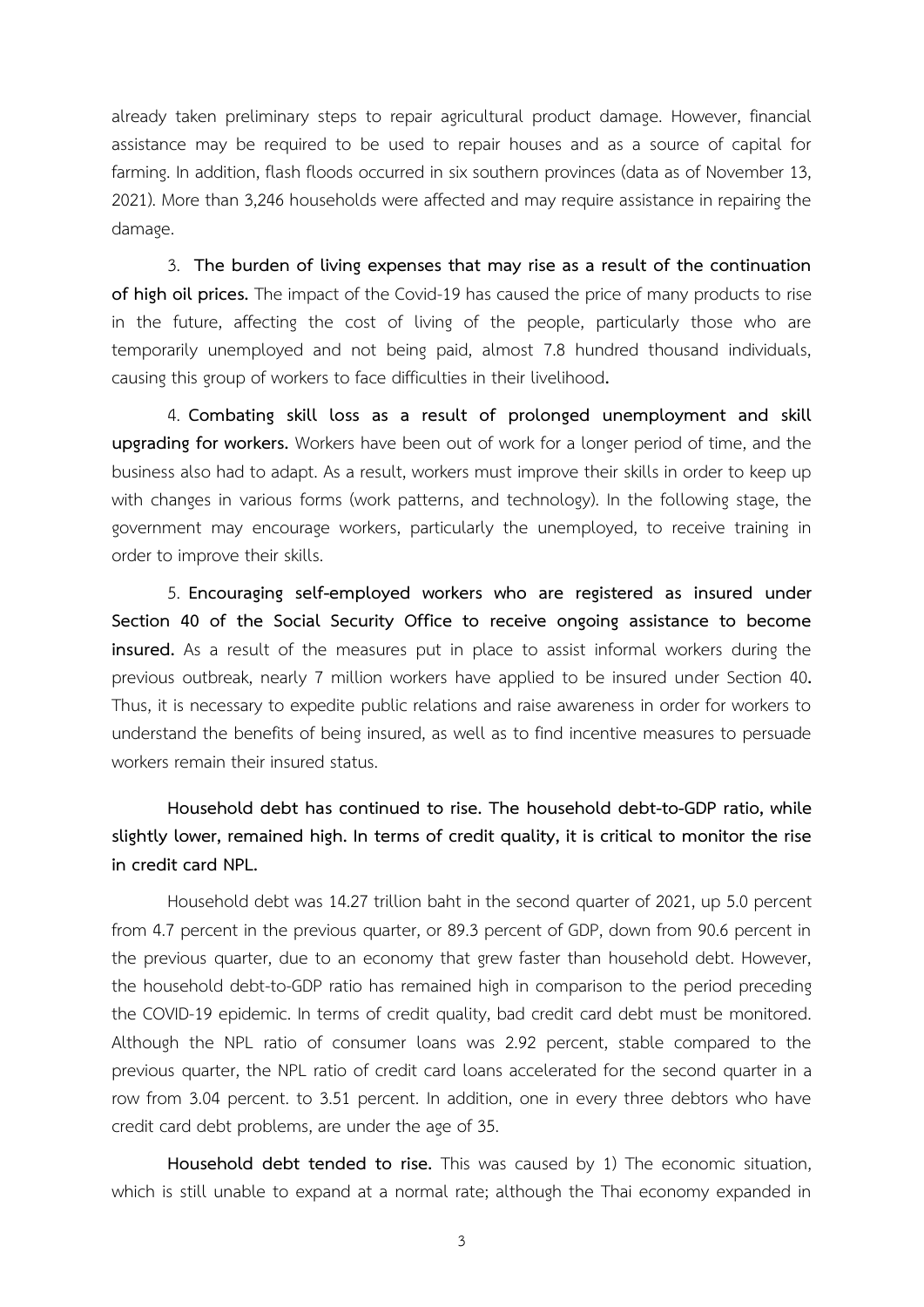2021, it was an expansion from a low base. This reflects the fact that household income has yet to fully recover. This will have an impact on households' liquidity and ability to pay debts, and 2) Households incurred more debt, particularly consumer debt, as a result of the flood's impact, to repair damaged houses and appliances.

**The following issues must be emphasized** in the next phase:

1. **NPLs, particularly credit card and personal loan debts, tended to increase.** If the debtor defaults, and the interest charged is relatively high compared to other types of debt.

2. **Encouraging debtors to participate in debtor assistance programs.** Despite ongoing measures to assist debtors, household debts remained high at the time. This could be due to a lack of knowledge about assistance measures. As a result, it should expedite public relations efforts to encourage debtors to restructure their debts in order to reduce burdens and increase liquidity for debtors.

3. **Informal debts increased.** According to a survey of household socioeconomic survey conducted in the first half of 2021, the value of informal debt totaled 8.5 billion baht, an increase from only 56 billion baht in 2019, or a 1.5-fold increase from 2019.

# **Overall illness case has decreased. The impact on mental health and suicide increased and must be closely monitored, including residual symptoms after contracting COVID-19, also known as "LONG COVID."**

In the third quarter of 2021, the number of illnesses under surveillance diseases decreased by 46.1 percent, with the exception of pneumonia, where the number of cases increased by 16.5 percent due to changes in rainy season weather and COVID-19 infection. Patients with dengue fever, measles, influenza, and hand, foot, and mouth disease decreased by 93.0 percent, 89.2 percent, 88.0 percent, and 73.5 percent, respectively. Furthermore, the effects of the economic situation on people's mental health must be monitored, as this could increase the number of suicides, including residual symptoms after being infected with COVID-19 or "LONG COVID" of patients infected with COVID-19.

### **Consumption of alcohol and tobacco decreased.**

In the third quarter of 2021, consumption of alcohol and tobacco decreased by 2.0 percent, with alcohol consumption decreasing by 2.1 percent and tobacco consumption decreasing by 1.7 percent. The impact of the new cigarette tax restructuring must be monitored. Cigarette prices will rise, and people will turn to substitute products such as tobacco, e-cigarettes, and tax evasion cigarettes. This could also lead to the illegal smuggling of cigarettes. Since the tax restructuring may not reduce smoking as effectively as it should, the replacement product must be effectively controlled alongside the entire system. So that Thai people can have good health and truly reduce the rate of disease caused by smoking.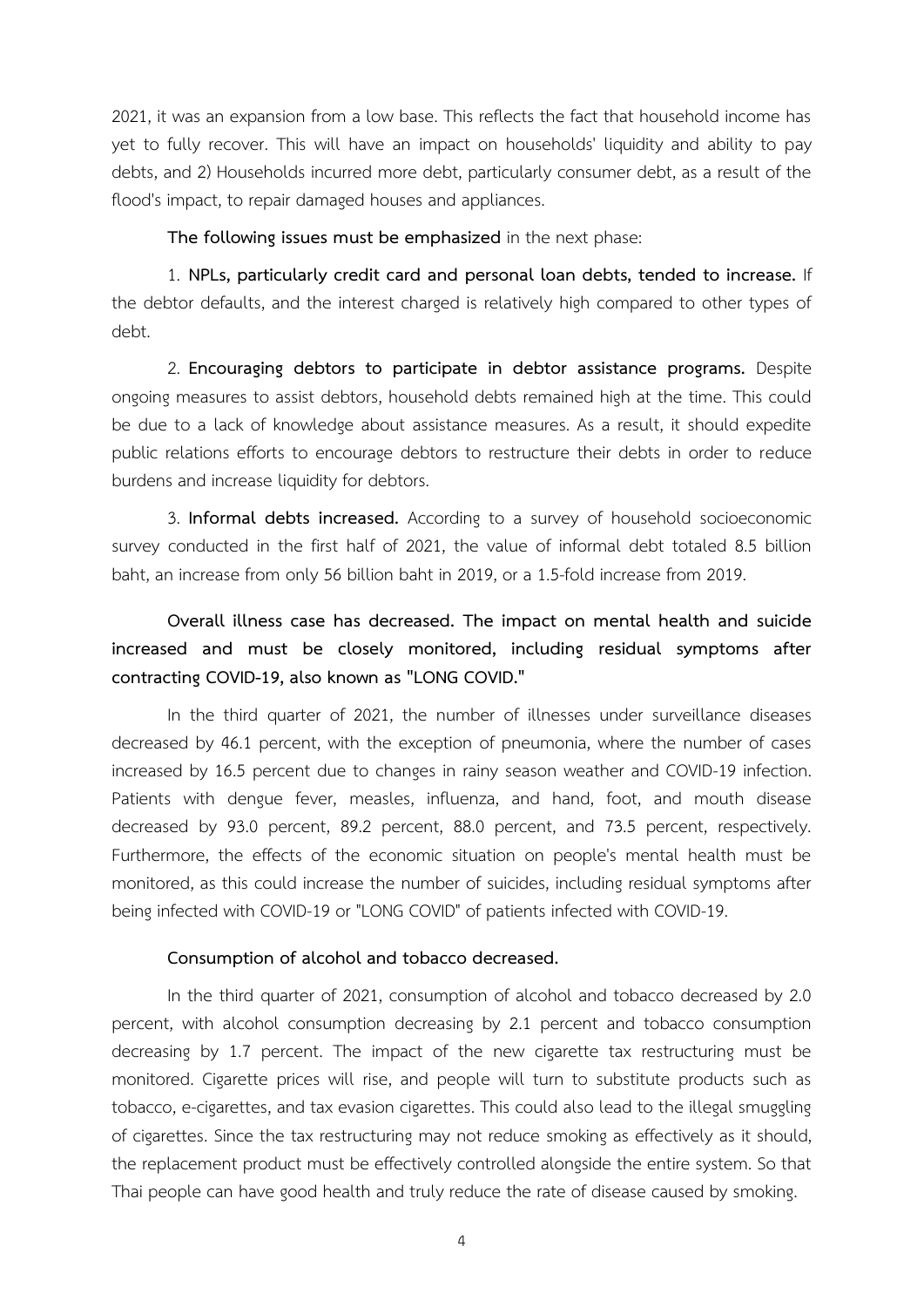**The total number of criminal cases has increased. Cases of theft and drug arrest, on the other hand, must be closely monitored, as they were the most prevalent for property and drug offenses. As a result, more stringent preventive measures are required.**

In the third quarter of 2021, total criminal cases increased by 10.3 percent compared to the same quarter in 2020, with drug and property offense cases increasing 10.5 and 17.3 percent, respectively. Cases of life and sexual assault were reported in 3,085 cases, a 14.7 percent decrease. During the COVID-19 epidemic's strict control, the highest number of burglary offenses were observed, accounting for 45.4 percent of all assault cases against property. In the case of drug offenses, the number of arrests for drug abuse was the highest, accounting for 52.3 percent of all drug offenses. As a result, more stringent prevention measures are required. Officers may increase the frequency of risk checkpoints, set up an extraction checkpoint, and increase their efforts on the search for illegal items.

## **Accidents and deaths decreased. Reducing loss must begin with cultivating knowledge and understanding at a young age, as well as being aware of the importance of road safety to avoid accidents.**

In the third quarter of 2021, road accidents and fatalities decreased by 24.6 percent and 31.3 percent, respectively, compared to the same quarter last year. The accidents were caused by cutting off and exceeding the speed limit by 19.3 percent and 18.1 percent, respectively. According to the ThaiRSC's report on road accidents in Thailand during the first nine months of 2021, 1 in 4 fatalities were children and youth, totaling 10,959 cases and 687,254 injuries, resulting in a loss of opportunity for national human resource development. To reduce the loss of children's injuries and mortality, all parties involved must work together, including cultivating traffic discipline, developing learning skills, problem solving skills, and building awareness of road safety from a young age in order to be aware of and correctly apply it in daily life.

# **Consumer complaints to the Office of the Consumer Protection Board (OCPB) decreased while complaints to the National Broadcasting and Telecommunications Commission (NBTC) increased.**

In Q3/2021, The OCPB received 14.5 percent fewer complaints about goods and services compared to the same period last year, with general goods and services receiving the most complaints, followed by condominiums. Meanwhile, the number of complaints received by the NBTC increased by 40.6 percent compared to the same period last year. The majority of them were complaints about being charged service fees wrongly. In addition, due to the impact of the COVID-19 epidemic affecting debtors, especially debtors who had hire purchase contracts of cars and motorcycles, because there were still gaps in the law regarding fee rates and purchase agreements. Therefore, the OPCB has issued an

5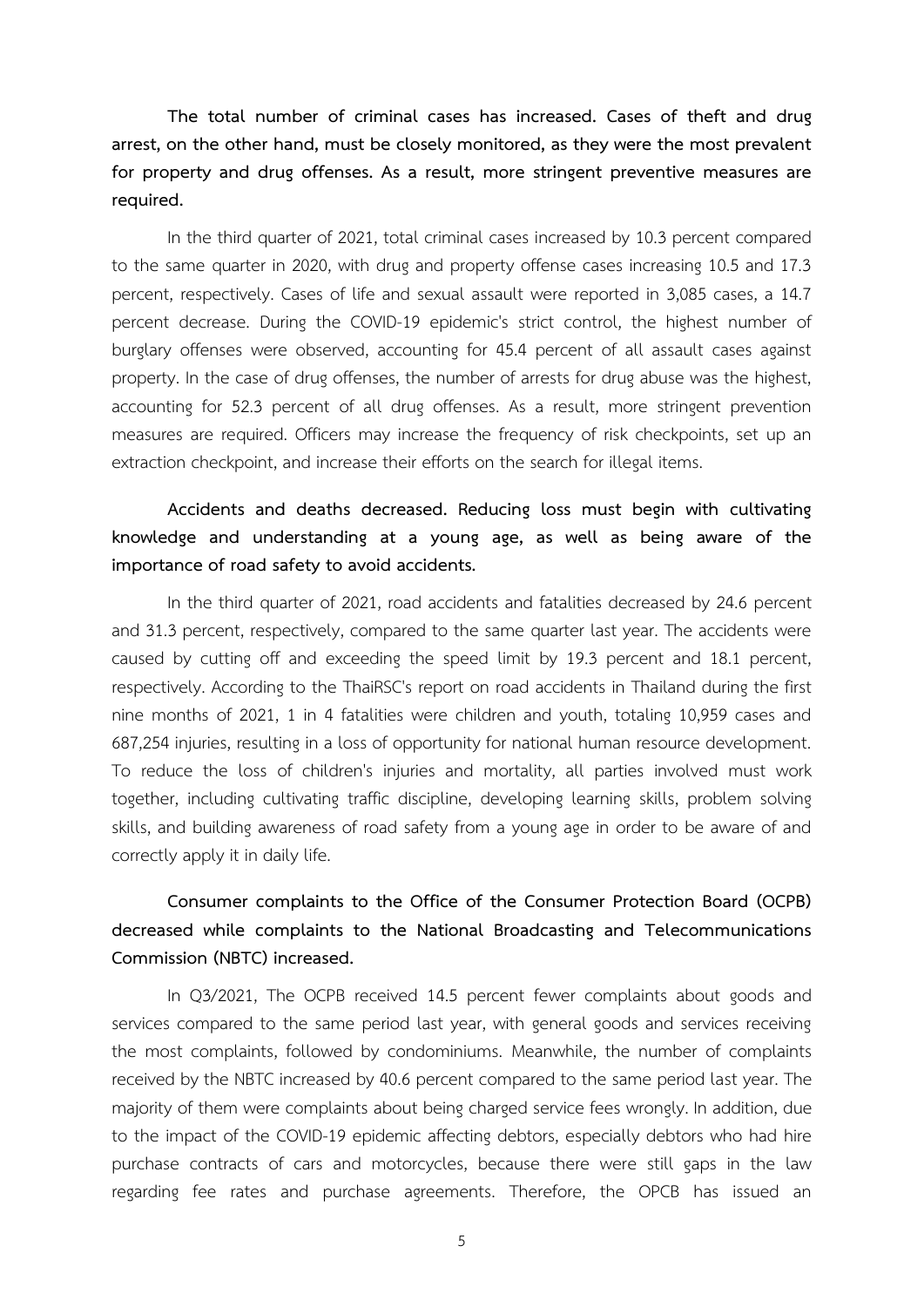announcement of the Debt Collection Supervisory Board to reduce the debt collection fee. The OCPB has also been amending *the draft announcement of the committee regarding contracts of turning car, motorcycle, tractor, and agricultural machinery hire purchasing business to be a regulated business B.E. ...* in order to create more fairness for the group of consumers who are debtors in hire purchase contracts.

## **Cultural Heritage, soft power opportunity and the enhancement of creative economy in Thailand**

From the model Thailand 4.0 and Thailand's creative economy, it was found that culture was brought forward in the production of goods and services to create added value. Thailand can push the Thailand 4.0 model by upgrading the creative economy through the use of "Soft Power" which is a method popularly adopted by many countries. The definition of Soft Power by Joseph S. Nye, Jr. is the ability to influence others to obtain the desired outcome through attraction rather than coercion. There are three components: culture, political values. and foreign policy. In this case, using Soft Power to drive the creative economy to create economic value means doing things that will affect the preferences and behaviors of domestic and foreign people by persuasion and without coercion. This makes Soft Power diversified and it must be done in parallel in all aspects including cultural issues, business, trade, governance, international relations, media and communication, education, science, and also individual. The country that has successfully applied the concept of Soft Power to drive the economy is South Korea, which has adopted Soft Power in terms of culture, values, and foreign policy, and set clear goals and plans by having responsible agencies and a variety of supporting policies throughout the supply chain. This has greatly increased the popularity of South Korean products and services. The cultural business of South Korea (Content Industry) is well-known all over the world and cultural content exports reached 100.2 billion US dollars in 2019, almost doubled from 2014. It created a Korean culture popular trend that affects activities such as traveling. The number of foreign tourists increased significantly from 5.3 million in 2000 to 17.5 million in 2019. **For Thailand**, the focus on the creative economy by bringing culture to further develop in order to enhance the economy can be applied by such approaches. The factors that must be taken into account are as follows: *1) Setting goals and having a clear action plan in driving by Soft Power, 2) Determining the main responsible unit for driving the action plan*, and *3) Having the promotion and support* from both public and private sectors to drive the use of Soft Power to enhance the economy and the country's image.

#### **The Blockchain and Optimization of the Government Information Management**

At present, the government has formulated policies and welfare benefits based on more data analysis, making them to be more accurated and completed with the importance of systematic data management. The technology that has come into play at the moment is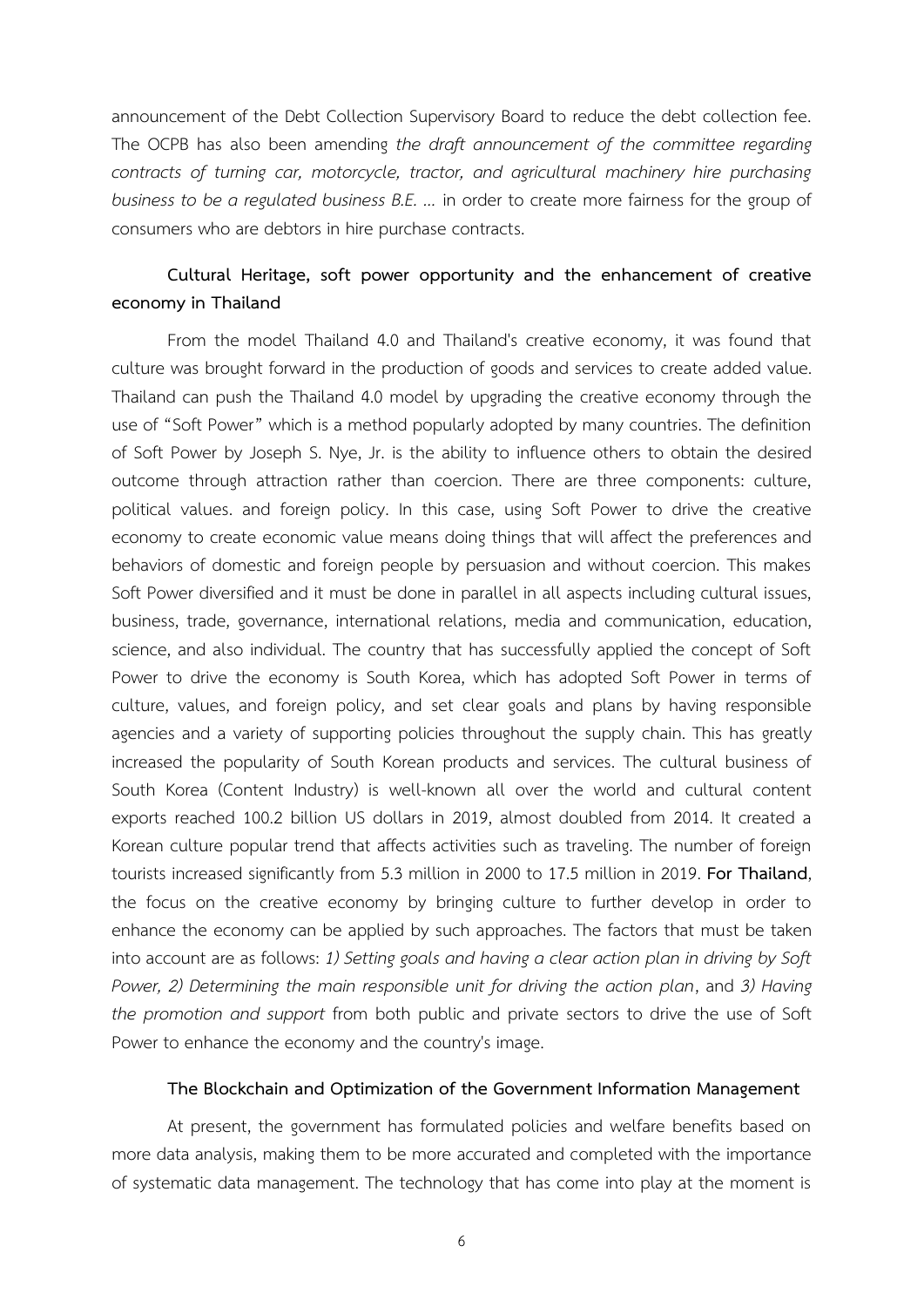Blockchain technology, which is a distributed ledger technology that makes data accurate, transparent and can be reversely traced. It can reduce unnecessary workflows and easily set levels of information visibility and accessibility. These features make it respond to the terms of privacy of certain types of information in which Thailand has given importance to pushing the government to become a digital government, focusing on linking government's information and enhancing cyber security. If the government can apply the Blockchain technology to public services and information management, It will play an important role in improving efficiency and solving current cyber problems. By applying Blockchain technology to government services, it can be divided into 3 types: Identity Management, Data Record Management, and The Transaction Traceability. However, the adoption of Blockchain technology in the government sector requires preparation, namely *1) integration between government agencies*, *2) a regulatory agency to enact laws and set standards on the use of Blockchain technology*, *3) training (educating/upskilling) human resources to develop and maintain the system as well as making the most of the use of technology*, and *4) the necessary infrastructure must be improved to be comprehensive*, such as the internet network and related electronic devices especially at the regional and remote areas. Laws and regulations within government agencies/organizations must be revised to facilitate the linking of information between them and the storages of various documents need to transform into digital form to enable the adoption of Blockchain technology more widely and concretely.

#### **Managing Flood Problems in other countries: Lessons for Thailand**

Thailand has been continuously facing flooding problems which greatly affects the economy and society of the country. The government, therefore, attaches great importance to flood management. After the Great Flood Crisis in 2011, Thailand's flood management was in a better direction than in the past. The solution has a clearer action plan and is more in line with the spatial context including the issuance of the Water Resources Act B.E. 2561 with a concrete organization/structure/regulation of water management as a whole. A 20 year Water Resources Management Master Plan (2018-2037) has been issued, with the Flood Management Master Plan being one of those plans. Since the past, the government have implemented many actions such as improving rivers and canals for better drainage, water barrier construction and improvement, etc., which shows that Thailand places a high priority on flooding problem with a large emphasis on prevention. However, flood management needs to be considered as a whole picture, from water management to providing assistance for victims. In this regard, the implementation of flood management in various countries can be used as a lesson and can be applied to Thailand as follows: *1) Flood prevention must focus on the nature of the area*, for example: a water management system called Delta Works in Netherlands, a city designed based on the concept of Sponge City in China, a large underground diversion channel in Japan and the proposed converting flood-prone areas to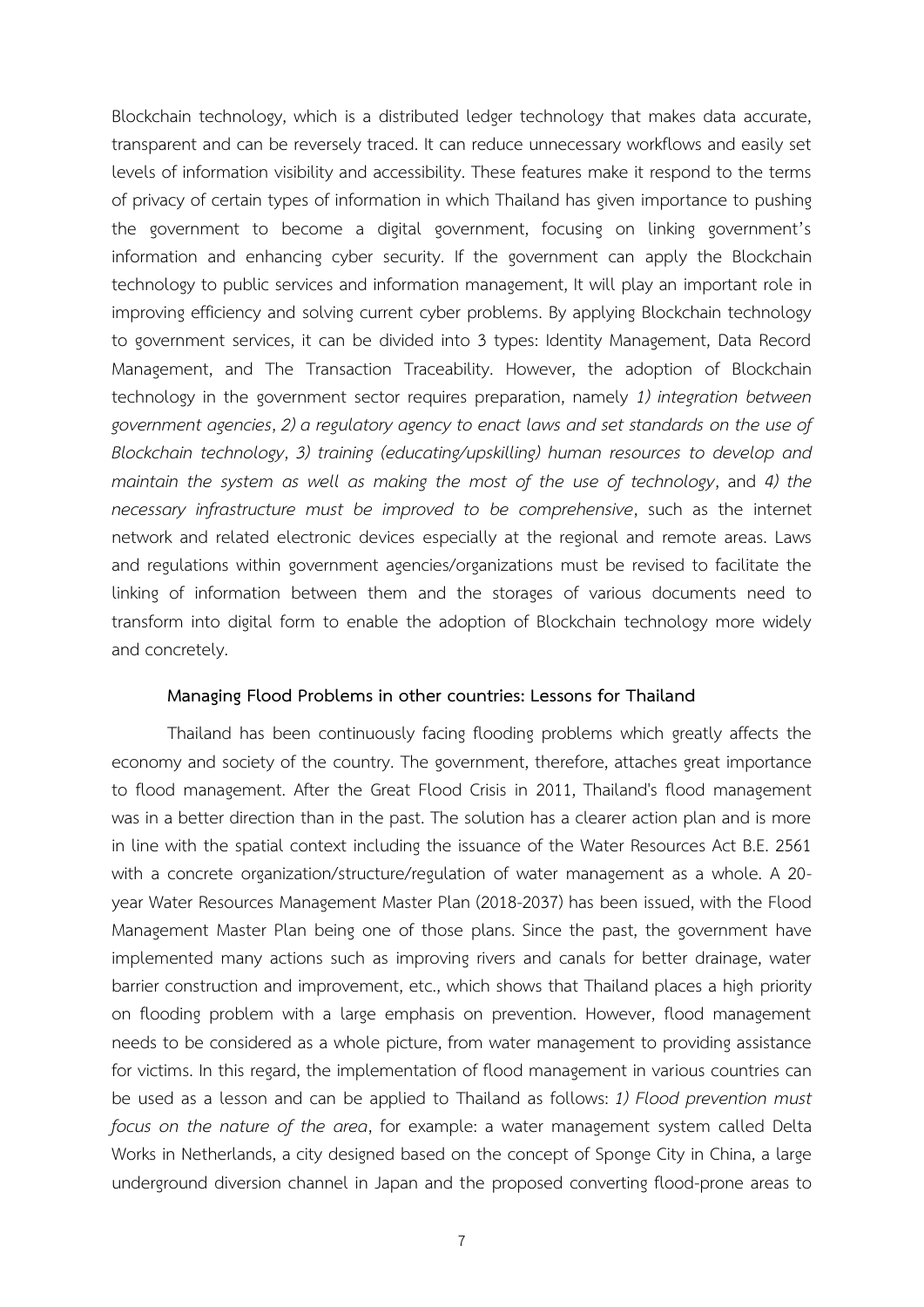wetlands to support water in the United States. *2) Alert system plays an important role in mitigation*, for example: a J-ALERT warning system in Japan, the Nationwide Operational Assessment of Hazards (NOAH) of Philippines, and flood observation stations in China. *3) Management and preparedness in response to disasters should be emphasized*, for example, the Federal Emergency Management Agency in The United States, the national drought relief and flood control center in China, the Disaster and Fire Management Agency in Japan, and also the designation of areas for victims during disasters. From other countries' lessons and coping with the flooding problems of Thailand in the past brought up issues that should be emphasized in flood management as follows: 1) Town planning/water planning is the basic principle of flood management. 2) The forecast of the water situation and flow route must be clear. 3) The warning system in the flood risk area must be up-todate and comprehensive. 4) Water reservoirs and water softening areas must be developed/recovered/maintained to be ready to use. 5) People's adaptation to be ready to cope with flood situations must be supported. 6) Designated areas for flood victims must be prepared.

#### **The article "COVID-19: the health hazard with poverty and inequality"**

The epidemic situation of the COVID-19 has severely contracted the Thai economy due to the strict measures to control the outbreak of the disease. There are concerns that this epidemic will intensify the situation of poverty and inequality. However, in 2020 it was found that poverty did not increase as much as expected. The number of poor people in 2020 totaled 4.8 million, representing a poor proportion of 6.84 percent, up from 6.24 percent in 2019, or only 0.5 million up from the previous year. Inequality slightly increases as does poverty. The Gini coefficient on consumption expenditure in 2020 was 0.350, up from 0.348 in 2019. However, the poverty situation was still lower than expected and the inequality had not increased as much. The government's measures were the main reason. This made people earn an average of 13,473 baht per person per year or about 1,123 baht per person per month, allowing low-income earners to temporarily maintain their living costs.

Although poverty and inequality did not increase much, the problem of poverty and inequality is still an issue that needs to be realized and given importance. If the government's aid runs out before the economy and employment have not yet recovered, the situation of poverty and inequality will become more severe. In the case of poverty, it is estimated that without assistance, the number of poor people in 2020 will total 11.02 million, representing 15.9 percent of the country's population, meaning that there will be 6 million more poor people. In the case of inequality, if there is no government's assistance, the Gini inequality coefficient is expected to increase from 0.350 to 0.383, as equal to the inequality situation in 2014. Moreover, there are some interesting observations: *1) Smartphones, the internet, and digital skills* crucially affect the accessibility to compensation assistance as well as a burden that poor households have to take more. This

8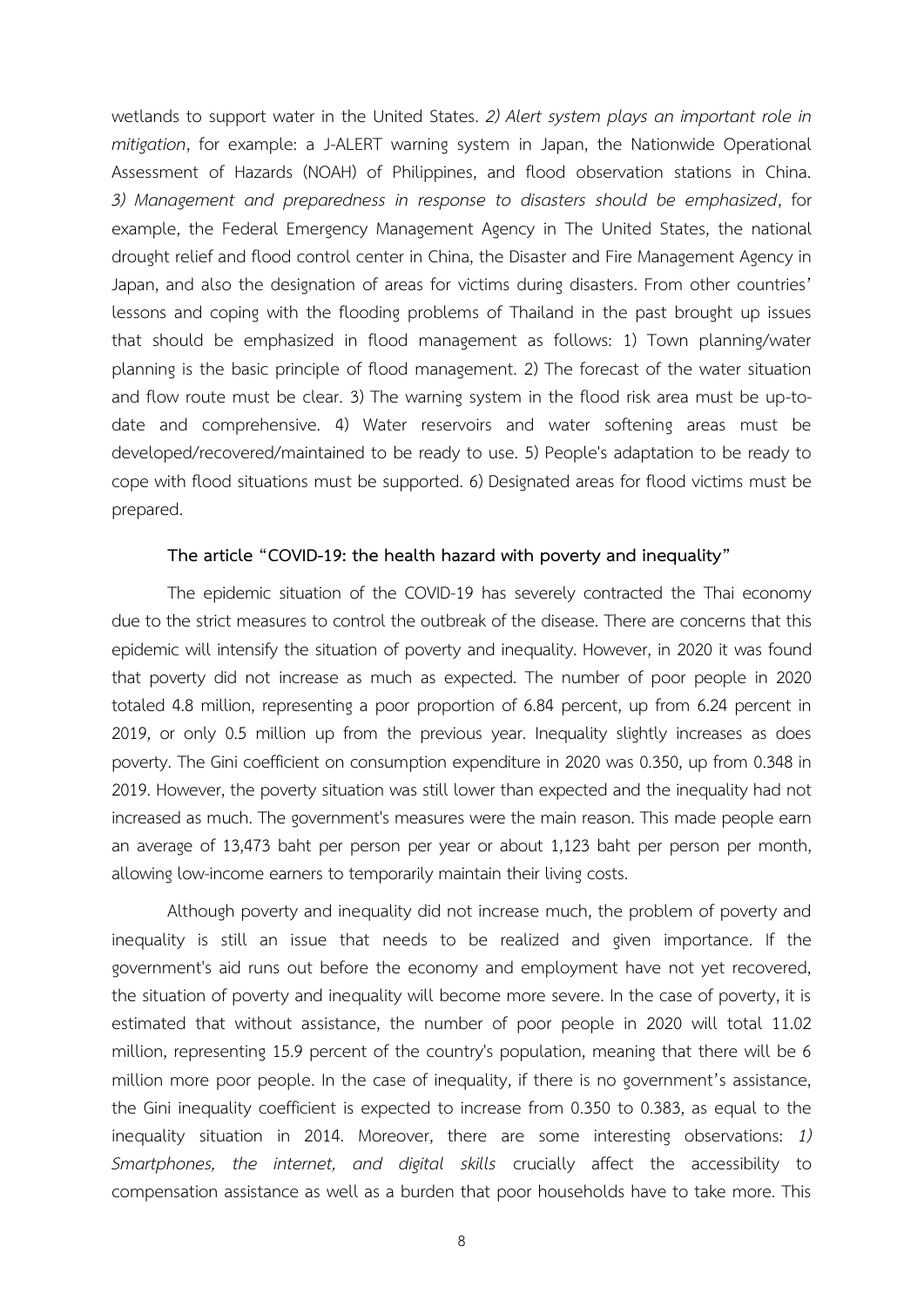is because the measures are usually carried out via smartphones and the Internet, causing a number of people without smartphones, no internet access, or with limitations in digital skills to be excluded from the help. *2) The COVID-19 pandemic affects different sectors of the economy and may lead to the problem of inequality later on.* It was found that the sector that has been severely affected is the tourism sector. Meanwhile, the agricultural sector saw a slight decrease in employment. For the manufacturing sector, the overall employment has declined differently between each sub-sector. The employments in the chemicals, medical equipment, and electronic devices sectors expanded, in contrast to the textile and machinery sectors which has reduced employment.

Although the COVID-19 situation has mitigated, there are still **continuing impacts** such as: 1) More and longer unemployment affects income, skill development, and the ability to find work in the future. 2) Access to education hasn't changed much, but students' inability to fully learn may result in lack of knowledge. 3) The COVID-19 crisis has forced households to spend their savings to maintain consumption levels, resulting an increasing debt. 4) The COVID-19 situation affected a wide range of people which requires a large government budget for compensation assistance. From the aforementioned issues, there are **guidelines for further action** as follows: *(1) Compensation assistance is still necessary* with an emphasis on employment and it should focus on specific groups to reduce the required budget and to be able to effectively assist the severely affected groups. Meanwhile, public health measures still need to be continually focused. *(2) Skill development and training are important* and they should be linked with the job market demands to help facilitate workers to develop skills to meet the needs of the labor market and find jobs more easily. *(3) Developing internet network infrastructure to be ready and accessible* will help the affected people to have access to more compensation assistance as well as to support training, skill learning, and income-earning via online. *(4) Debt restructuring and promoting access to lowinterest capital sources* to help reduce the burden of expenses for households and create more opportunities to earn income for workers should be done.

> Office of National Economic and Social Development Council November 22<sup>th</sup>, 2021